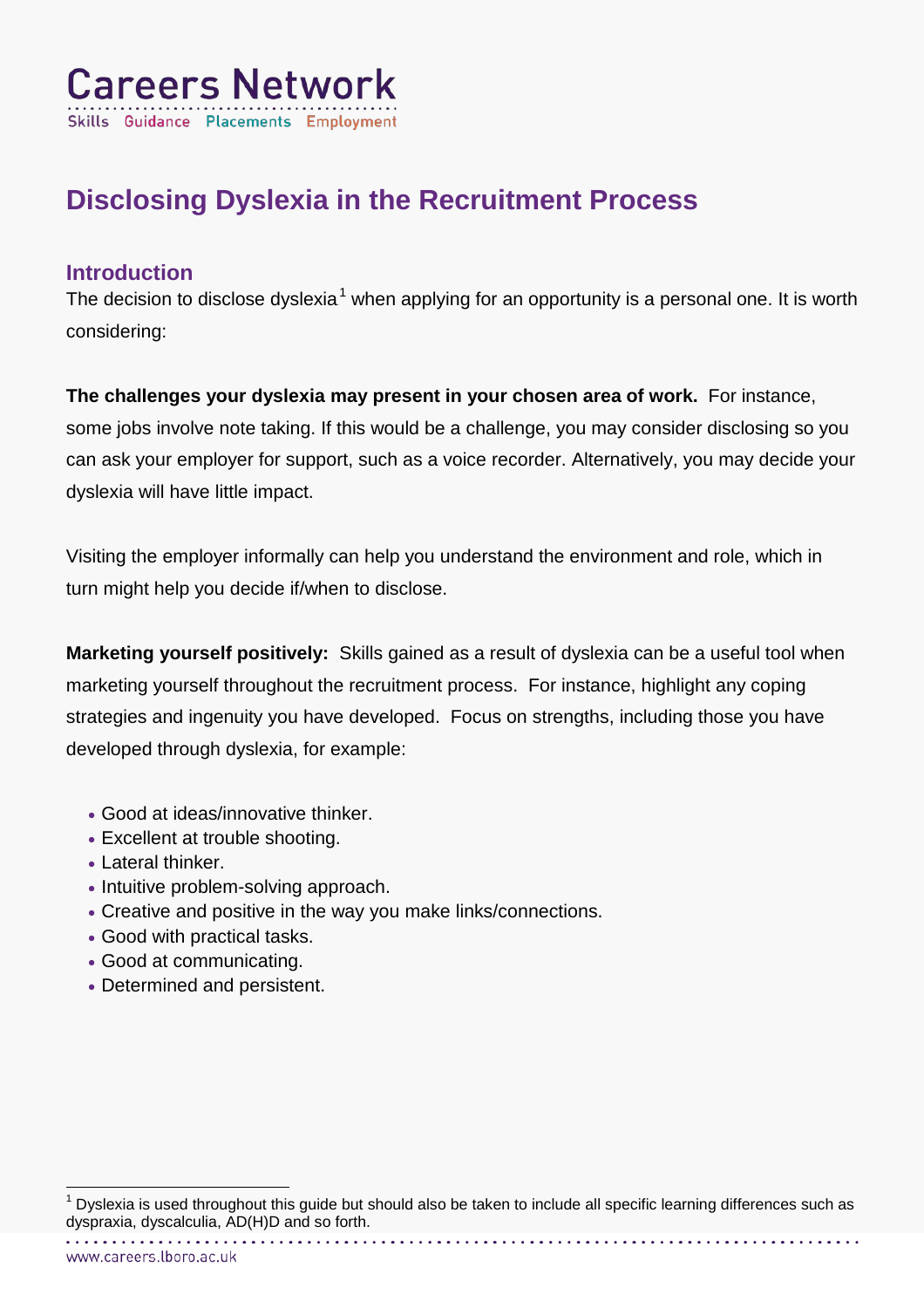## **Dyslexia and the law**

Under the Equality Act (October 2010) you have the right be treated equally in employment if your dyslexia has a substantial and long-term adverse effect on your ability to carry out normal day-to-day activities. Employers are obliged to make 'reasonable adjustments' to help you in both the recruitment process and in managing your work.

Dyslexic people can often reduce the impact of dyslexia if they are able to do things in their own way. In some cases, people have coping strategies which cease to work in certain circumstances, e.g. where placed under stress. This possibility should be considered when assessing the likely effects of dyslexia.

Public bodies such as universities, hospitals and local authorities are further required to show how they will proactively address disabilities including dyslexia, to create equal opportunities among staff.

## **Reasons for disclosure**

**Legal protection:** You are only covered by law when you disclose your dyslexia to the employer. Employers are not allowed to ask any job applicant about their health or disability until the person has been offered a job. Medical questionnaires are often used once a job offer has been made. However, if you give false information and the employer finds out there could be implications in the future.

**Positive employers:** Many employers focus on a person's ability to do their job rather than the nature of their health or disability:

- Some organisations have an Equal Opportunities Policy and are committed to employing without prejudice.
- Companies that sign up to the government's 'Disability Confident' scheme should guarantee an interview to all disabled applicants who fulfil the minimum requirements outlined in a job description.
- Employers Forum on Disability is a leading employer membership organisation focusing on developing best practice on disability. Check if the organisation you are applying to is a member of the forum.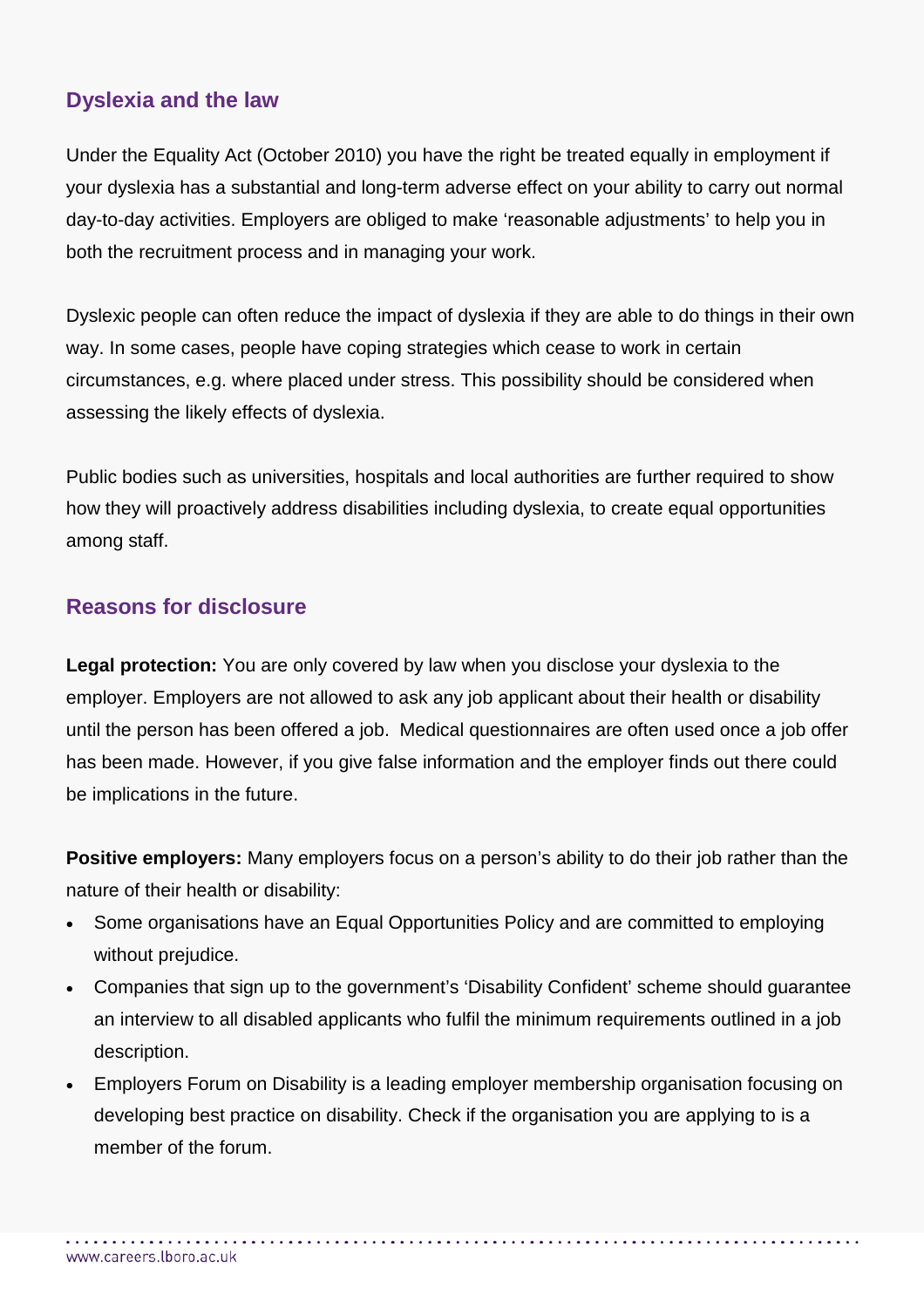**Think positively:** You can market your dyslexia positively and take control of the situation. It might also be better to ask for help when you need it, than be seen to be struggling in your role and thus be considered a poor employee due to something which might easily be supported.

**Access to work:** You may be eligible for funding through the Access to Work initiative to cover extra costs at work, such as specialist equipment. Please note that you may need evidence to access this. Funding for reasonable adjustments may be available through this scheme, details of which can be found at <https://www.gov.uk/access-to-work>

**Health and safety implications:** This is generally unlikely in the case of dyslexia but for certain professions (for example medicine) it may be necessary to disclose to fulfil fitness to practise criteria. This puts a professional onus on the individual to acknowledge any areas where they would not feel competent to practise, and to take personal responsibility to not put themselves in these situations. For instance, a nurse or pharmacist who knows they have an issue with misreading information may have an obligation to disclose if it affects their 'fitness to practise'.

**Prepare your employer:** This can be very useful during the recruitment process. For example, if you are likely to encounter written tests at an assessment centre or interview, extra time could be offered (usually 25%). Some tests such as multiple choice and psychometric tests may have to be waived if you find the visual tracking and sequencing skills required very difficult. If you have memory problems, remembering what the question was whilst considering the options can prove difficult, so you could be putting yourself at a distinct disadvantage if you do not inform the recruiter.

#### **When is it a good time to disclose dyslexia?**

If you are going to disclose your dyslexia you need to consider the timing carefully.

**Application form:** Bear in mind an application form or CV is often the first contact you will have with an employer so consider how positive they are about dyslexia before disclosing. Consider the likely impact of dyslexia on your work and whether you need to reveal it at this stage. Use the supporting statement or competence-based questions to highlight any strengths or positive consequences of your dyslexia.

For example, in a skills section of an application form you could include: 'Having dyslexia has taught me to develop innovative organisational and time management skills to assist with my short-term memory recall and forward planning.'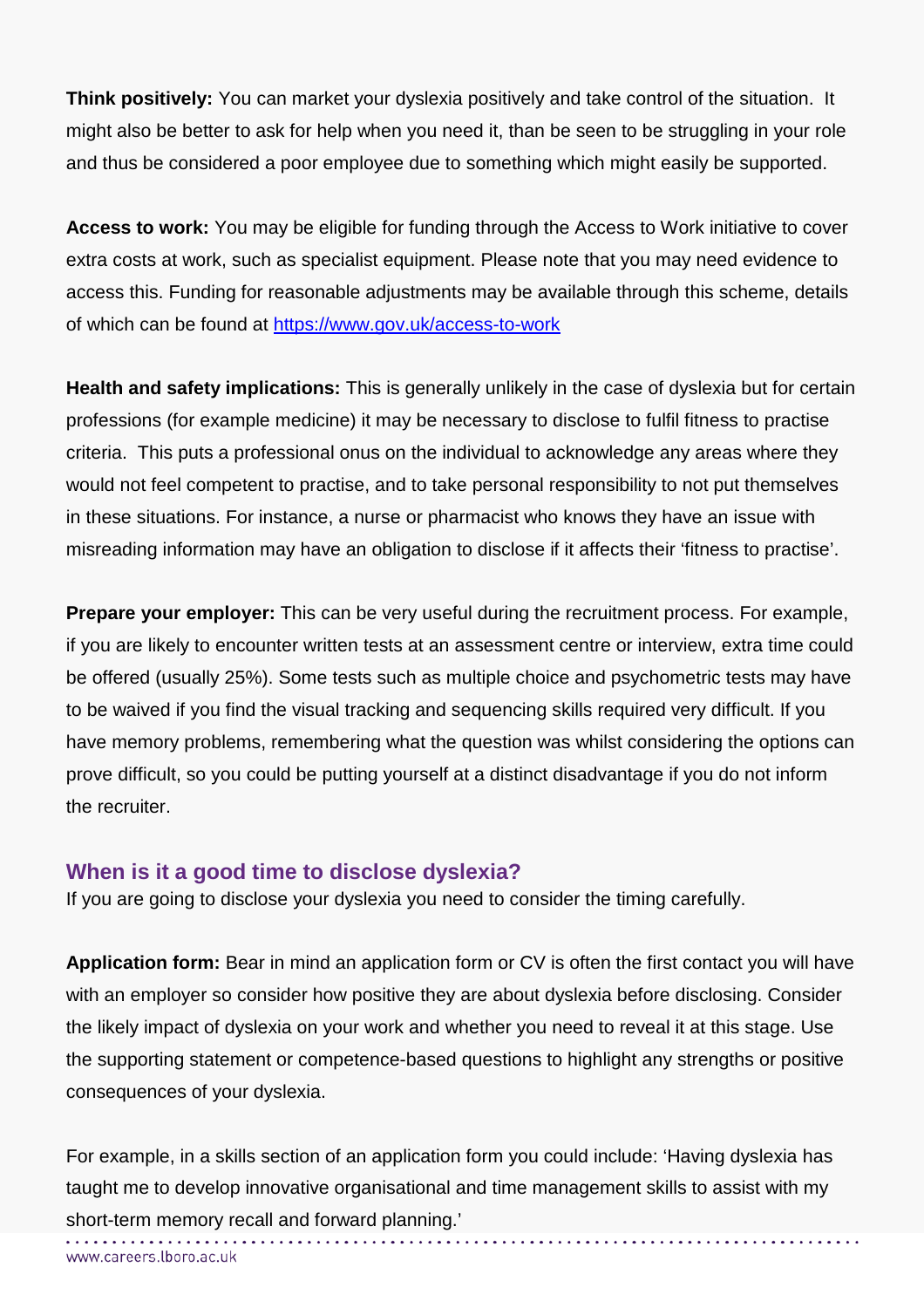**Equal Opportunities monitoring forms:** These are not usually used to judge your application and are often detached before reaching the selectors. They usually include questions about your ethnic background, gender, age and disabilities and are used to monitor the range of applicants.

**CV and covering letter:** The covering letter is a good place to raise any extra issues relevant to your application, but do not feel you have to centre the letter on the issue. For example, in a covering letter for a teaching post you could include: 'In addition to the skills and qualities that I have already outlined, my own experiences of dyslexia will enable me to empathise with dyslexic pupils as well as providing students with a positive role model.'

**Interview:** This is an opportunity to demonstrate that you meet the job criteria focusing on your abilities, knowledge, and experience. The employer has called you for an interview because from the information you have provided on your application form or CV they like what they see. An interview allows you to expand on the beneficial effects your dyslexia has had on your life through a two-way conversation. It provides a means for the employer to understand your dyslexia and allay any concerns they may have.

**Assessment centres:** Written exercises or psychometric tests are often used in graduate recruitment and sometimes for placements or summer internships. It can be a good idea to inform the employer beforehand about your dyslexia if you have not already done so, especially if you feel it might otherwise affect your performance in the assessment centre. Extra time is often allowed (usually 25%) and you may be able to take the tests in a different room. Tell the employer well in advance of the test so they can make the necessary arrangements and you can get evidence of your dyslexia together if they ask for it.

**At a later stage:** If you don't think your dyslexia is very likely to affect you at work you may decide to disclose when you have been offered the job or when you start working. If you leave it until you have worked with the organisation for a few months, you will have had the opportunity to show your worth. This should be done in an upbeat and unapologetic manner e.g. 'I have had a few dyslexic difficulties  $- x$ , y and z and my suggested strategy for support is a, b and c.', this is both positive and proactive. The website [brainhe.com/](http://brainhe.com/) has further suggestions for how you could present your dyslexia to your employer.